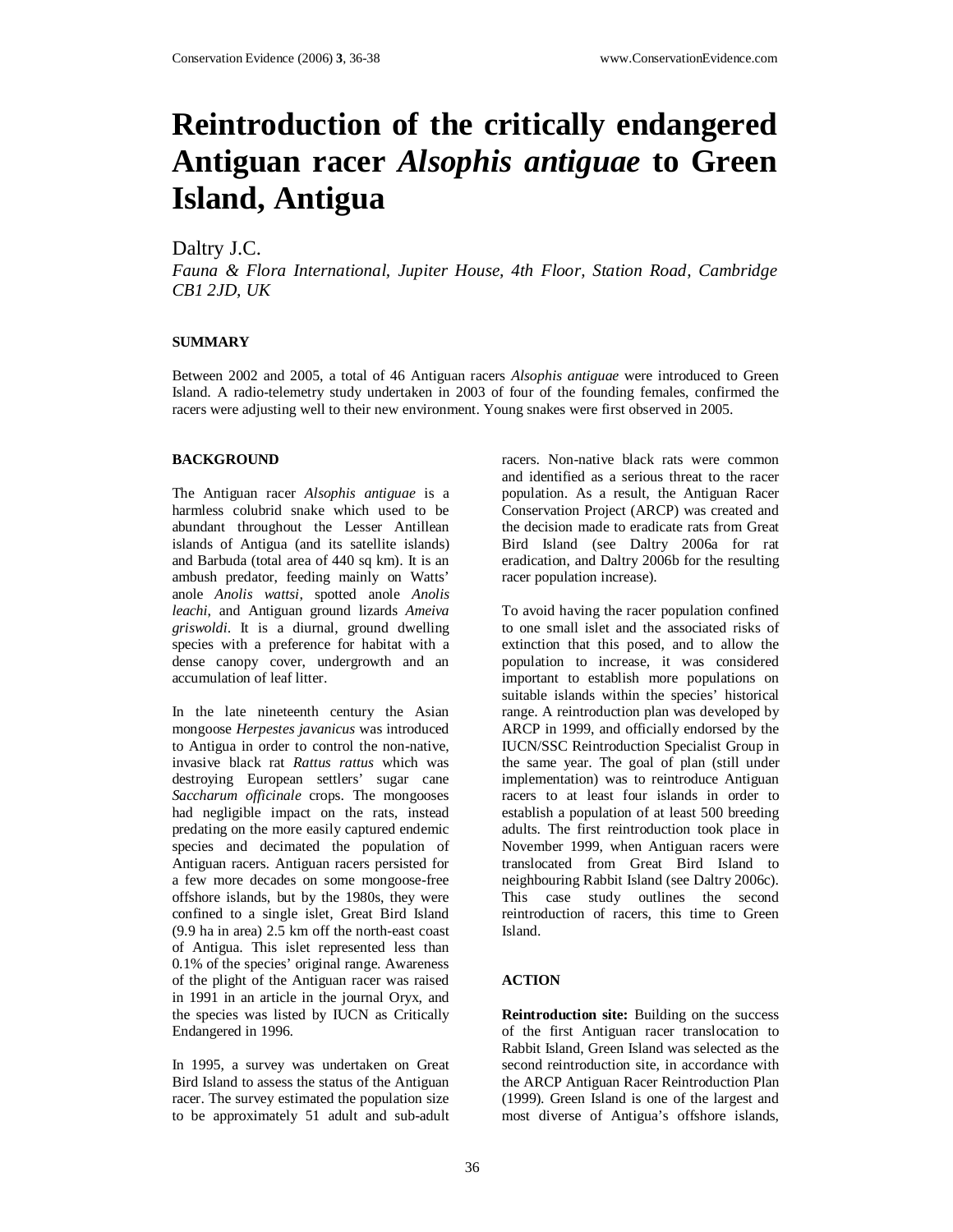situated of the east coast. This 43 ha (106 acres) island contains the largest surviving fragments of coastal forest in Antigua. The Antiguan racer was extirpated from the island approximately 30 years ago.

Green Island was selected as a reintroduction site for a number of reasons:

1) Many areas are over 5 m above sea level, therefore less susceptible to flooding during hurricanes compared to other lower-lying islets.

2) There is a diversity of suitable habitats, including littoral forest, sandy beaches and rocky cliffs (similar to Great Bird Island). The dense tangle of thorn bushes and agaves that cover most of the island is also a deterrent to people.

3) There is a high diversity and density of prey species.

4) The island is uninhabited and, though privately owned, is protected from development by a 99-year covenant.

5) It is relatively large in size, therefore has the potential to support several hundred racers.

However, black rats were abundant on Green Island, and may have contributed to the racer's extinction in the 1970s through direct predation and competition for prey. The ARCP therefore conducted a rat eradication in 2002. At 43 hectares, this is the largest island to have been cleared of rats in the Caribbean.

**Reintroduction and monitoring:** In 2002, nine wild Antiguan racers were selected from Great Bird Island and one from Rabbit Island, to found the new Green Island population. There were seven females and three males, ranging in size from 510 to 732 mm snout-vent length and 52 to 240 g in weight. The racers were put into cotton bags for transport to Green Island. A 2 mm tissue sample was cut from the tail tip of each and stored in 75% ethanol for DNA studies. The racers were then taken by boat to Green Island and released in suitable looking habitat.

Four of the female racers from Great Bird Island were surgically implanted with epoxycoated miniature radio-transmitters (SB-2 model, Holohil Systems Inc), and were subject to a radio-telemetry study throughout 2003. Technological advances have increased the lifespan of the transmitters used to more than

one year. Local researchers and volunteers regularly located the snakes and mapped their movements and habitat use across the island using GIS. Where possible without disturbing the racers, researchers attempted to see the snakes to ascertain if they were still healthy. Towards the end of the telemetry study, two of the radio-tagged females were re-captured and found to have increased significantly in weight and length.

**Subsequent releases:** In 2003 and 2004, a further 20 Antiguan racers from Great Bird Island (11 individuals) and Rabbit Island (9 individuals) were released on Green Island. All racers selected were adults, ranging in size from 485 to 880 mm snout-vent length and 52 to 278 g in weight. A variety of size classes was desirable in order to establish a population that had something resembling a natural demographic structure and to minimise the competition for food between individuals (snakes of different sizes eat lizards of different sizes). Individuals that were injured, underweight or suspiciously easy to catch were rejected from selection.

To boost the population further, 16 racers were translocated from Great Bird Island to Green Island in 2005. Additional releases are planned in 2007.

#### **CONSEQUENCES**

**Reintroduction success:** The radio-telemetry study undertaken in 2003 of four of the founding females, confirmed the racers were adjusting well to their new home. This study was considered sufficient to demonstrate that Antiguan racers could survive and thrive on Green Island.

In 2005, young racers were sighted on Green Island for the first time, proving that the new population had bred successfully. Population studies of lizards (i.e. racer prey) on Green Island suggests that it could hold a similar density of racers as on Great Bird Island – i.e. at least 10/ha, equivalent to a population of around 430 racers. The current population size is unknown and it could be several years until numbers have increased sufficiently to allow for reliable estimates, through mark-recapture studies, to be made.

**A set back:** In 2006, rats reappeared on Green Island, the first time since the eradication in 2002 that they had been recorded. It is likely that they arrived as stowaways on recreational